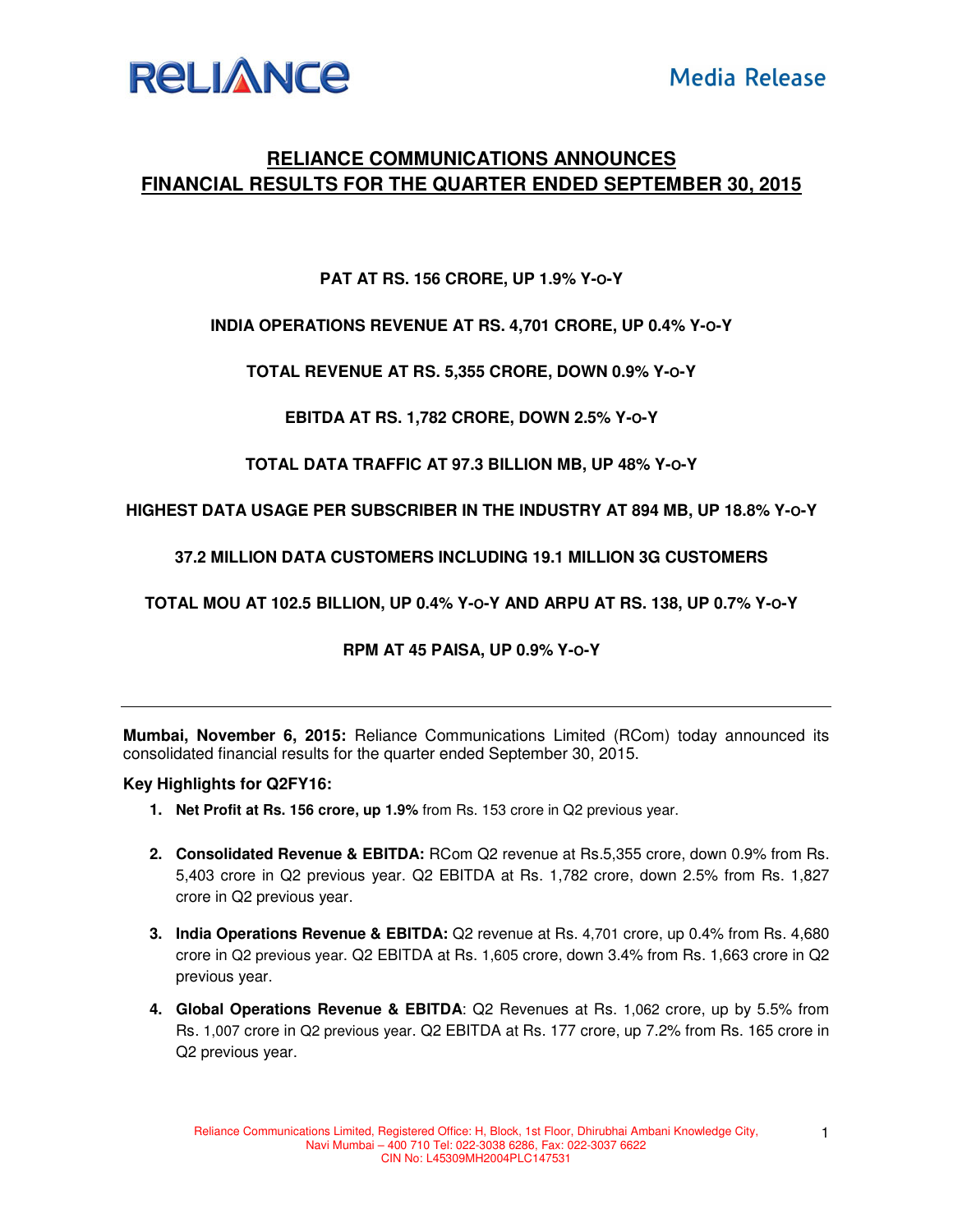

- **5. Key Performance Indicators (KPIs):** 
	- **a. RPM:** RPM at 45 paisa, up 0.9% Y-o-Y
	- **b. MOU:** Total MOU at 102.5 billion, up 0.4% Y-o-Y
	- **c. ARPU:** ARPU at Rs.138, up 0.7% Y-o-Y
	- **d. Data Customers:** The total data customer base has grown 25.3% Y-o-Y to 37.2 million including 19.1 million 3G customers in Q2.
	- **e. Data Traffic:** The total data traffic at 97.3 billion MB is up 48% Y-o-Y. The traffic has increased due to increase in data subscribers and higher data usage per customer.

#### **6. Key Developments:**

- **a. RCom announces first consolidation in Indian telecom sector:** RCom announced the signing of definitive documents for demerger of Sistema's Indian wireless business, carried on by Sistema Shyam Teleservices Ltd. (SSTL) under the MTS brand, into RCom. RCom will acquire approx. 9 million customers and approx. Rs. 1,500 crore of annual revenues by virtue of the transaction. In addition, RCom will acquire SSTL's most valuable and superior 800 / 850 MHz band spectrum, ideally suited for 4G LTE services, to complement its own unique nationwide footprint of minimum 5 MHz contiguous 800 / 850 MHz spectrum aggregating 148.75 MHz. This will extend the validity of RCOM's spectrum in 800 / 850 MHz band in 8 important circles by a period of 12 years from 2021 till 2033.
- **b. Celebrating the Festivals of India, "Maha Utsav":** On the auspicious festivals of Ganeshotsav, Onam and Janmashtami, RCom has offered devotional and relevant popular bollywood songs, arti, shlokas, caller tunes, wall papers, live Streaming and more through its voice portal 543219, WAP and SMS short code. Customers could also participate in contest and win exciting prizes.
- **c. India South Africa Cricket Series and Soccer Event Indian Super League on R World**: To address the info-entertainment needs of customers during the India – South Africa Cricket series and ISL, RCom has made available the relevant content on RWorld. Customers can stream and download match schedule, scores, videos of important match moments etc by subscribing to weekly data packs. This is promoted using SMS with embedded WAP links for easy content discovery and subscription.
- **d. MyStore \*129#: Launch of Unlimited Proposition in voice and data:** RCom had launched the MyStore \*129# portal, a OneStop Mall for subscribers to choose single/multiple pack from the list and enjoy calls at best rates, get higher Talktime, higher data benefits along with personalized offerings for each subs under special offers.
- **e. Expansion of Cloud Platform inside India and across the globe:** The Company has taken another step forward in optimizing its existing assets by expanding its Data Center campuses in Mumbai and in Bangalore, increasing the space and delivering 3X the power. The Company's Cloud X Fusion is now deployed in India to bridge the gap between public Cloud services and Enterprise networks, enabling direct connectivity between Reliance's global MPLS network and the world's leading Cloud platforms. By connecting the emerging market corridor, the Company puts over 300,000 Enterprises and almost 1.75B potential users into the Cloud.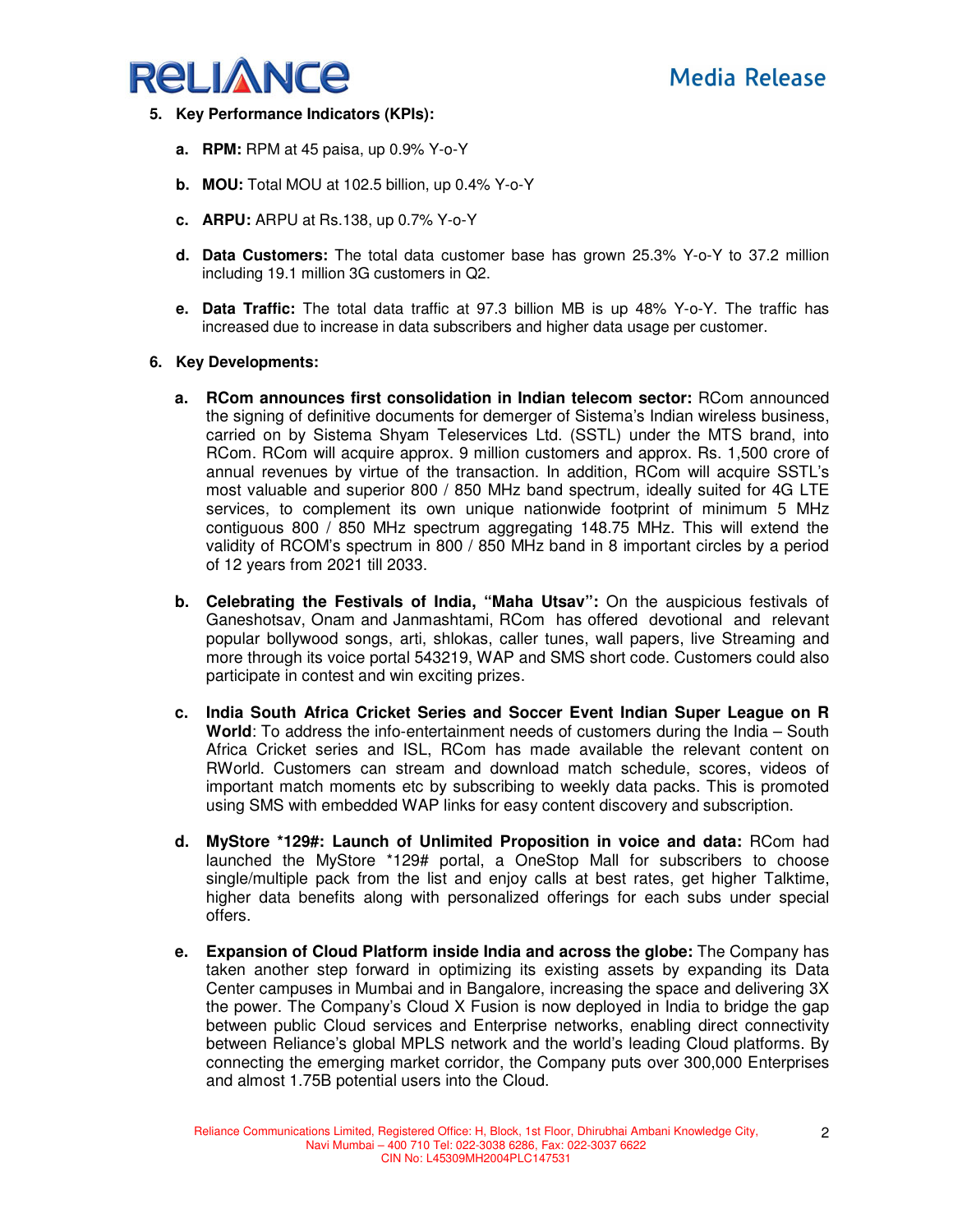

- **f. Partnered with Jasper to deliver IoT services across India and make Smart Cities a reality:** RCom and Jasper announced partnership to enable enterprises throughout India to launch, manage and monetize Next-Generation IoT businesses. This collaboration uses Reliance's Cloud X and Jasper Control Center platforms to empower enterprises to deliver IoT services. Reliance is Jasper's sole telecom partner in India. This partnership pairs the capabilities of Reliance's data center facilities and its Global Cloud Xchange (Cloud  $X^{\circledast}$ ) platform with Jasper's global IoT services platform to enable enterprises to capitalize on IoT services. This also marks yet another step forward in delivering the infrastructure and IoT platform required to facilitate the diverse array of projects under the Government of India's 'Digital India' initiative.
- **g. GCX partnered with Zscaler to bolster internet security for enterprises globally:** GCX and Zscaler announced a partnership to combine GCX's managed security solutions with Zscaler's Internet Security Platform, which GCX will offer to enterprises and new media companies across the globe. This partnership will accelerate the adoption and deployment of Cloud services by enterprises and new media companies. The integration of GCX's network with Zscaler's Internet Security Platform not only provides security for the 'Everywhere Enterprise', it also enhances GCX's existing portfolio of managed security solutions, adding an extra layer of security for organizations worldwide to deploy new, cost-effective cloud services in ever evolving IT environments.
- **h. Expanded Singapore-India connectivity:** GCX expanded its Singapore-India connectivity to meet soaring bandwidth demands of new cloud based applications and services. The acquired capacity on the TIC cable between Singapore and Chennai will be extended across the seven Indian Capital Cities. This terrestrial and submarine network will play a key role in Reliance's expansion of its Cloud Xchange (Cloud X) nodes which will be the terminal points across this new network.

### **About Reliance Communications**

Reliance Communications Limited founded by the late Shri Dhirubhai H Ambani (1932-2002) is the flagship company of the Reliance Group. The Reliance Group had a net worth in excess of Rs. 91,500 crore (US\$ 15.3 billion), cash flows of Rs. 10,200 crore (US\$ 1.7 billion), net profit of Rs. 4,700 crore (US\$ 0.8 billion).

Reliance Communications is India's foremost and truly integrated telecommunications service provider. The Company has a customer base of over 118 million including over 2.6 million individual overseas retail customers. Reliance Communications corporate clientele includes over 39,000 Indian and multinational corporations including small and medium enterprises and over 290 global, regional and domestic carriers.

Reliance Communications has established a pan-India, next generation, integrated (wireless and wireline), convergent (voice, data and video) digital network that is capable of supporting best-of-class services spanning the entire communications value chain, covering over 21,000 cities and towns and over 400,000 villages. Reliance Communications owns and operates the world's largest next generation IP enabled connectivity infrastructure, comprising over 280,000 kilometers of fibre optic cable systems in India, USA, Europe, Middle East and the Asia-Pacific region.